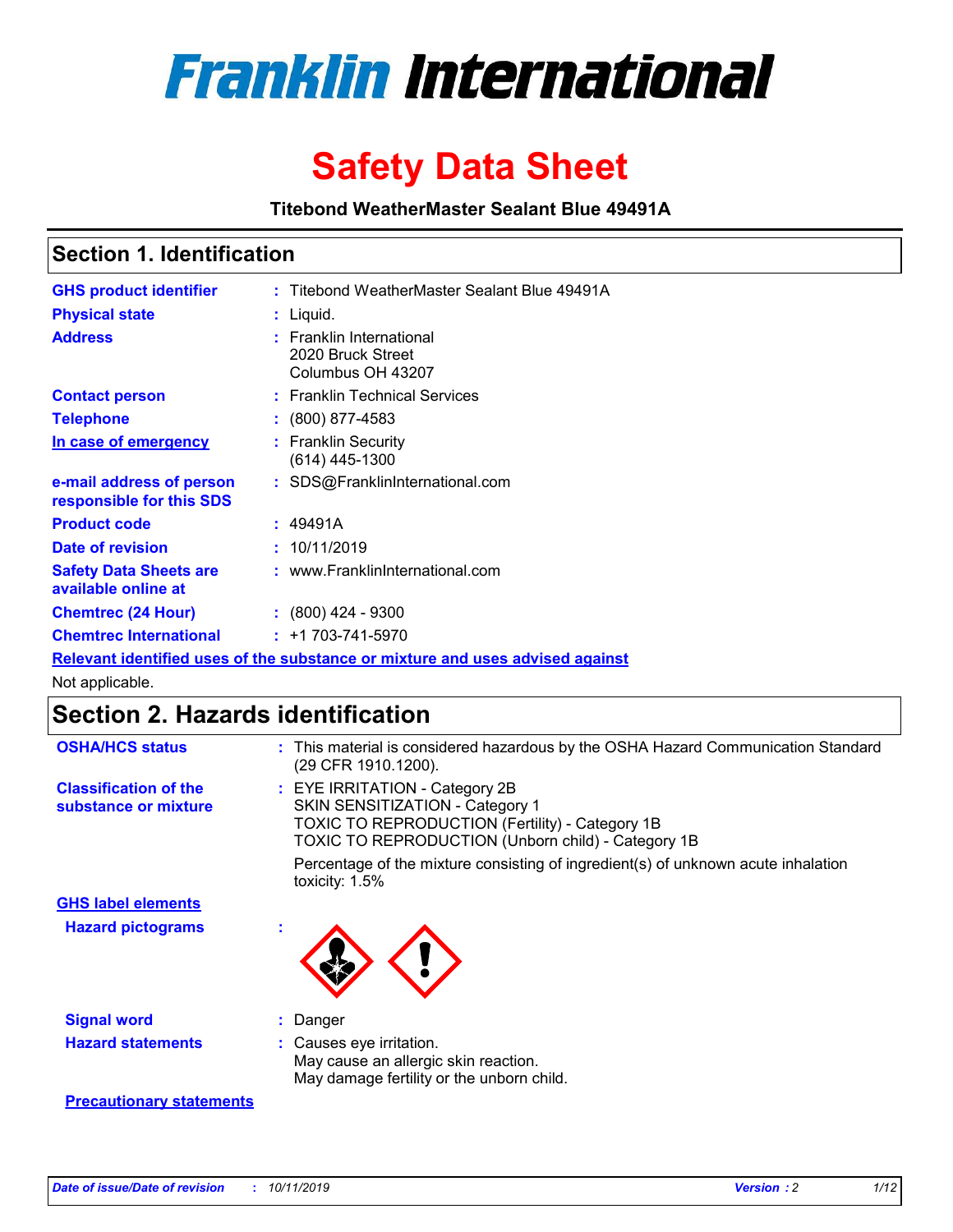### **Section 2. Hazards identification**

| <b>Prevention</b>                          | : Obtain special instructions before use. Do not handle until all safety precautions have<br>been read and understood. Wear protective gloves. Wear eye or face protection.<br>Wear protective clothing. Avoid breathing vapor. Wash hands thoroughly after handling.<br>Contaminated work clothing must not be allowed out of the workplace.                                                        |
|--------------------------------------------|------------------------------------------------------------------------------------------------------------------------------------------------------------------------------------------------------------------------------------------------------------------------------------------------------------------------------------------------------------------------------------------------------|
| <b>Response</b>                            | : IF exposed or concerned: Get medical attention. IF ON SKIN: Wash with plenty of<br>soap and water. Wash contaminated clothing before reuse. If skin irritation or rash<br>occurs: Get medical attention. IF IN EYES: Rinse cautiously with water for several<br>minutes. Remove contact lenses, if present and easy to do. Continue rinsing. If eye<br>irritation persists: Get medical attention. |
| <b>Storage</b>                             | : Store locked up.                                                                                                                                                                                                                                                                                                                                                                                   |
| <b>Disposal</b>                            | : Dispose of contents and container in accordance with all local, regional, national and<br>international regulations.                                                                                                                                                                                                                                                                               |
| <b>Hazards not otherwise</b><br>classified | : Product generates methanol during cure.                                                                                                                                                                                                                                                                                                                                                            |
|                                            |                                                                                                                                                                                                                                                                                                                                                                                                      |

### **Section 3. Composition/information on ingredients**

| <b>Substance/mixture</b><br>Mixture                  |               |                     |
|------------------------------------------------------|---------------|---------------------|
| <b>Ingredient name</b>                               | $\frac{9}{6}$ | <b>CAS number</b>   |
| 3-aminopropyltriethoxysilane<br>Dibutyltin dilaurate | ≤3<br>$≤0.3$  | 919-30-2<br>77-58-7 |

Any concentration shown as a range is to protect confidentiality or is due to batch variation.

**There are no additional ingredients present which, within the current knowledge of the supplier and in the concentrations applicable, are classified as hazardous to health or the environment and hence require reporting in this section.**

**Occupational exposure limits, if available, are listed in Section 8.**

### **Section 4. First aid measures**

| <b>Description of necessary first aid measures</b> |                                                                                                                                                                                                                                                                                                                                                                                                                                                                                                                                                                                                                                                                                                                                                                           |  |  |  |
|----------------------------------------------------|---------------------------------------------------------------------------------------------------------------------------------------------------------------------------------------------------------------------------------------------------------------------------------------------------------------------------------------------------------------------------------------------------------------------------------------------------------------------------------------------------------------------------------------------------------------------------------------------------------------------------------------------------------------------------------------------------------------------------------------------------------------------------|--|--|--|
| <b>Eye contact</b>                                 | : Immediately flush eyes with plenty of water, occasionally lifting the upper and lower<br>eyelids. Check for and remove any contact lenses. Continue to rinse for at least 10<br>minutes. If irritation persists, get medical attention.                                                                                                                                                                                                                                                                                                                                                                                                                                                                                                                                 |  |  |  |
| <b>Inhalation</b>                                  | : Remove victim to fresh air and keep at rest in a position comfortable for breathing. If<br>not breathing, if breathing is irregular or if respiratory arrest occurs, provide artificial<br>respiration or oxygen by trained personnel. It may be dangerous to the person providing<br>aid to give mouth-to-mouth resuscitation. Get medical attention. If unconscious, place<br>in recovery position and get medical attention immediately. Maintain an open airway.<br>Loosen tight clothing such as a collar, tie, belt or waistband. In case of inhalation of<br>decomposition products in a fire, symptoms may be delayed. The exposed person may<br>need to be kept under medical surveillance for 48 hours.                                                       |  |  |  |
| <b>Skin contact</b>                                | : Wash with plenty of soap and water. Remove contaminated clothing and shoes. Wash<br>contaminated clothing thoroughly with water before removing it, or wear gloves.<br>Continue to rinse for at least 10 minutes. Get medical attention. In the event of any<br>complaints or symptoms, avoid further exposure. Wash clothing before reuse. Clean<br>shoes thoroughly before reuse.                                                                                                                                                                                                                                                                                                                                                                                     |  |  |  |
| <b>Ingestion</b>                                   | : Wash out mouth with water. Remove dentures if any. Remove victim to fresh air and<br>keep at rest in a position comfortable for breathing. If material has been swallowed and<br>the exposed person is conscious, give small quantities of water to drink. Stop if the<br>exposed person feels sick as vomiting may be dangerous. Do not induce vomiting<br>unless directed to do so by medical personnel. If vomiting occurs, the head should be<br>kept low so that vomit does not enter the lungs. Get medical attention. Never give<br>anything by mouth to an unconscious person. If unconscious, place in recovery position<br>and get medical attention immediately. Maintain an open airway. Loosen tight clothing<br>such as a collar, tie, belt or waistband. |  |  |  |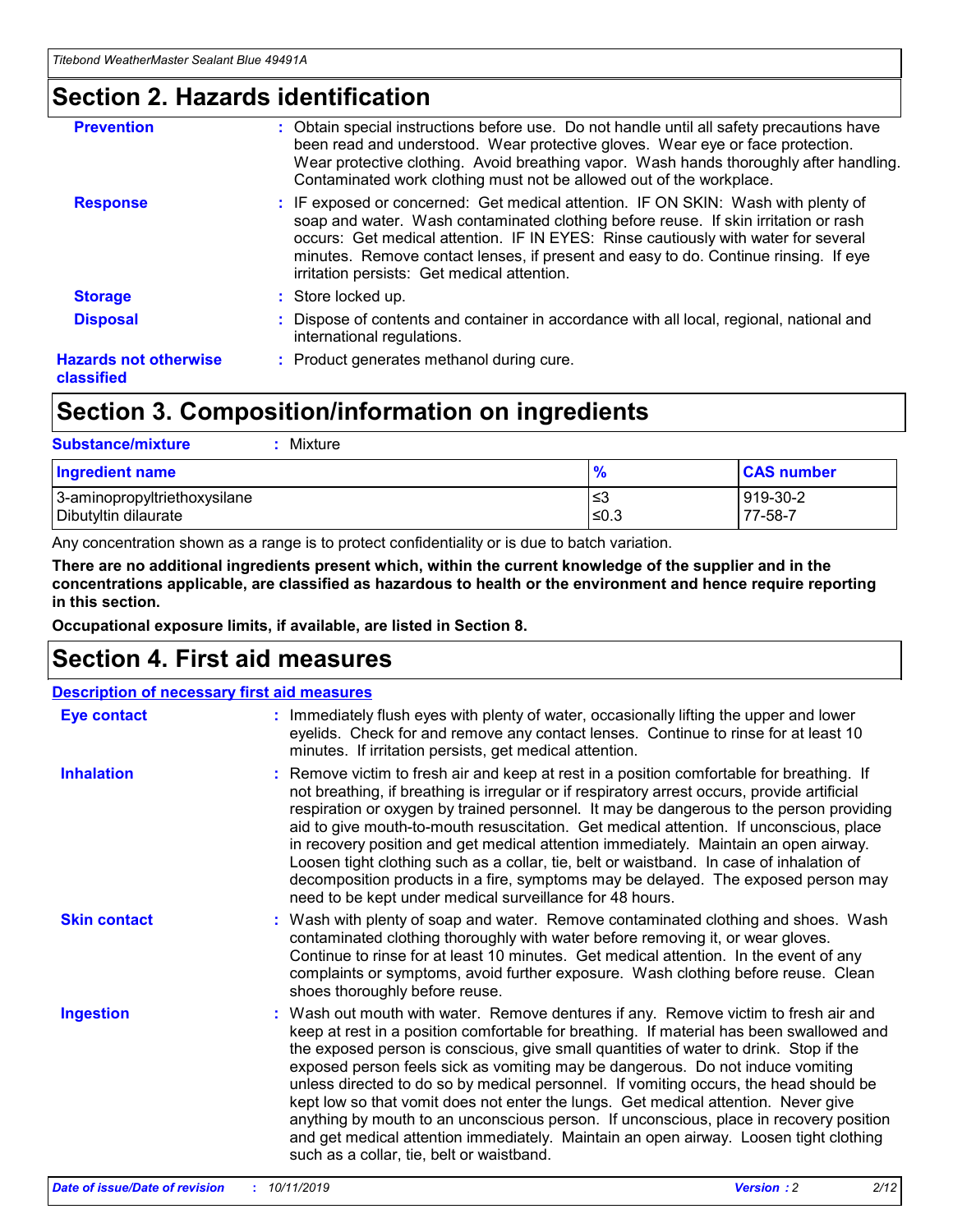## **Section 4. First aid measures**

| Most important symptoms/effects, acute and delayed |  |                                                                                                                                                                                                                                                                                                                                                                                                                 |  |
|----------------------------------------------------|--|-----------------------------------------------------------------------------------------------------------------------------------------------------------------------------------------------------------------------------------------------------------------------------------------------------------------------------------------------------------------------------------------------------------------|--|
| <b>Potential acute health effects</b>              |  |                                                                                                                                                                                                                                                                                                                                                                                                                 |  |
| <b>Eye contact</b>                                 |  | : May cause eye irritation.                                                                                                                                                                                                                                                                                                                                                                                     |  |
| <b>Inhalation</b>                                  |  | : No known significant effects or critical hazards.                                                                                                                                                                                                                                                                                                                                                             |  |
| <b>Skin contact</b>                                |  | : May cause skin irritation.                                                                                                                                                                                                                                                                                                                                                                                    |  |
| <b>Ingestion</b>                                   |  | : No known significant effects or critical hazards.                                                                                                                                                                                                                                                                                                                                                             |  |
| <b>Over-exposure signs/symptoms</b>                |  |                                                                                                                                                                                                                                                                                                                                                                                                                 |  |
| <b>Eye contact</b>                                 |  | : Adverse symptoms may include the following:<br>irritation<br>watering<br>redness                                                                                                                                                                                                                                                                                                                              |  |
| <b>Inhalation</b>                                  |  | : Adverse symptoms may include the following:<br>reduced fetal weight<br>increase in fetal deaths<br>skeletal malformations                                                                                                                                                                                                                                                                                     |  |
| <b>Skin contact</b>                                |  | : Adverse symptoms may include the following:<br>irritation<br>redness<br>reduced fetal weight<br>increase in fetal deaths<br>skeletal malformations                                                                                                                                                                                                                                                            |  |
| <b>Ingestion</b>                                   |  | : Adverse symptoms may include the following:<br>reduced fetal weight<br>increase in fetal deaths<br>skeletal malformations                                                                                                                                                                                                                                                                                     |  |
|                                                    |  | <b>Indication of immediate medical attention and special treatment needed, if necessary</b>                                                                                                                                                                                                                                                                                                                     |  |
| <b>Notes to physician</b>                          |  | : In case of inhalation of decomposition products in a fire, symptoms may be delayed.<br>The exposed person may need to be kept under medical surveillance for 48 hours.                                                                                                                                                                                                                                        |  |
| <b>Specific treatments</b>                         |  | : No specific treatment.                                                                                                                                                                                                                                                                                                                                                                                        |  |
| <b>Protection of first-aiders</b>                  |  | : No action shall be taken involving any personal risk or without suitable training. If it is<br>suspected that fumes are still present, the rescuer should wear an appropriate mask or<br>self-contained breathing apparatus. It may be dangerous to the person providing aid to<br>give mouth-to-mouth resuscitation. Wash contaminated clothing thoroughly with water<br>before removing it, or wear gloves. |  |

**See toxicological information (Section 11)**

### **Section 5. Fire-fighting measures**

| <b>Extinguishing media</b>                             |                                                                                                                                                                                                     |
|--------------------------------------------------------|-----------------------------------------------------------------------------------------------------------------------------------------------------------------------------------------------------|
| <b>Suitable extinguishing</b><br>media                 | : Use an extinguishing agent suitable for the surrounding fire.                                                                                                                                     |
| <b>Unsuitable extinguishing</b><br>media               | : None known.                                                                                                                                                                                       |
| <b>Specific hazards arising</b><br>from the chemical   | : In a fire or if heated, a pressure increase will occur and the container may burst.                                                                                                               |
| <b>Hazardous thermal</b><br>decomposition products     | : Decomposition products may include the following materials:<br>carbon dioxide<br>carbon monoxide<br>nitrogen oxides<br>metal oxide/oxides                                                         |
| <b>Special protective actions</b><br>for fire-fighters | : Promptly isolate the scene by removing all persons from the vicinity of the incident if<br>there is a fire. No action shall be taken involving any personal risk or without suitable<br>training. |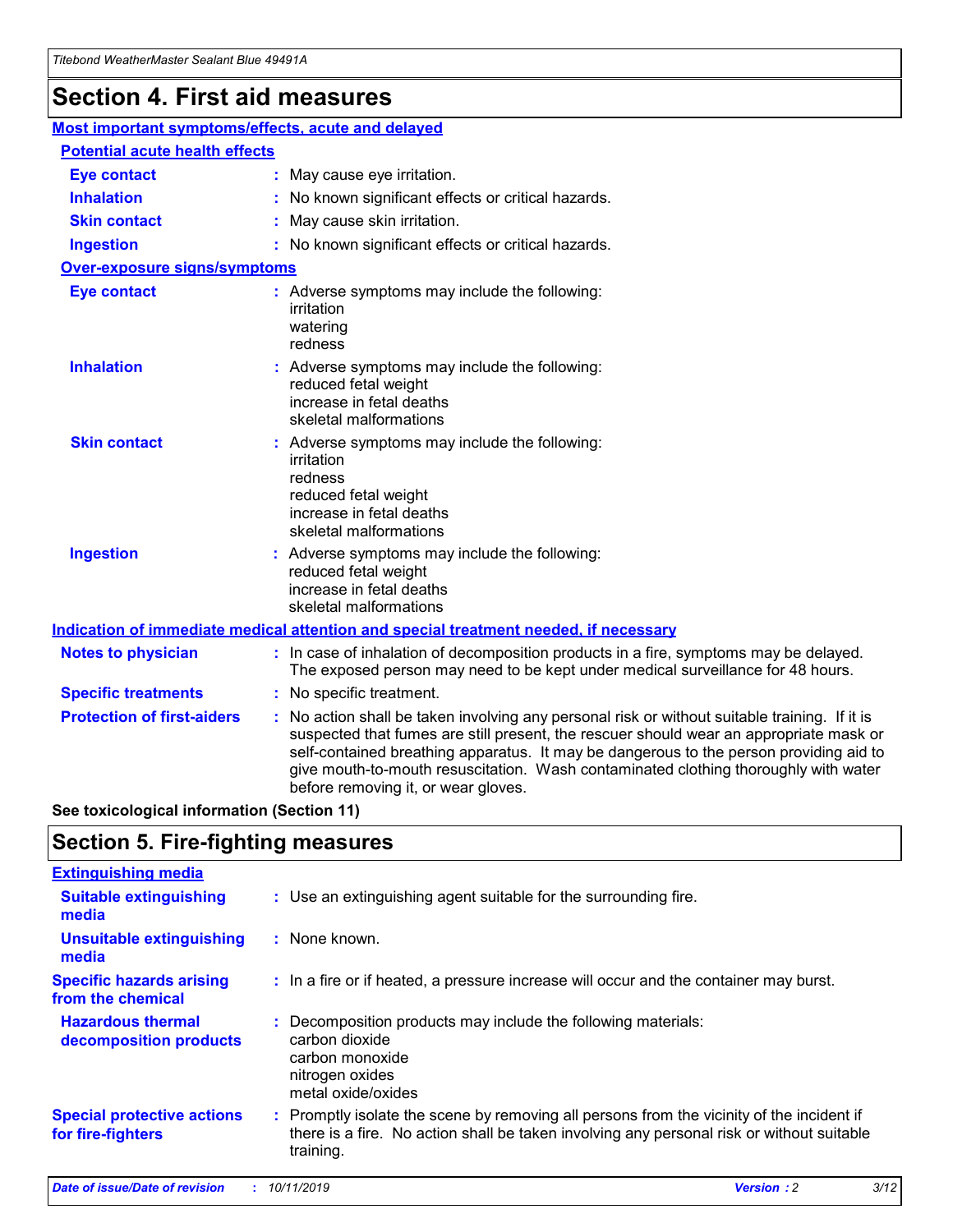### **Section 5. Fire-fighting measures**

**Special protective equipment for fire-fighters** Fire-fighters should wear appropriate protective equipment and self-contained breathing **:** apparatus (SCBA) with a full face-piece operated in positive pressure mode.

### **Section 6. Accidental release measures**

#### **Personal precautions, protective equipment and emergency procedures**

| For non-emergency<br>personnel                               | : No action shall be taken involving any personal risk or without suitable training.<br>Evacuate surrounding areas. Keep unnecessary and unprotected personnel from<br>entering. Do not touch or walk through spilled material. Avoid breathing vapor or mist.<br>Provide adequate ventilation. Wear appropriate respirator when ventilation is<br>inadequate. Put on appropriate personal protective equipment.                                                                                                                                                                                                                                                                                             |
|--------------------------------------------------------------|--------------------------------------------------------------------------------------------------------------------------------------------------------------------------------------------------------------------------------------------------------------------------------------------------------------------------------------------------------------------------------------------------------------------------------------------------------------------------------------------------------------------------------------------------------------------------------------------------------------------------------------------------------------------------------------------------------------|
| For emergency responders                                     | : If specialized clothing is required to deal with the spillage, take note of any information in<br>Section 8 on suitable and unsuitable materials. See also the information in "For non-<br>emergency personnel".                                                                                                                                                                                                                                                                                                                                                                                                                                                                                           |
| <b>Environmental precautions</b>                             | : Avoid dispersal of spilled material and runoff and contact with soil, waterways, drains<br>and sewers. Inform the relevant authorities if the product has caused environmental<br>pollution (sewers, waterways, soil or air).                                                                                                                                                                                                                                                                                                                                                                                                                                                                              |
| <b>Methods and materials for containment and cleaning up</b> |                                                                                                                                                                                                                                                                                                                                                                                                                                                                                                                                                                                                                                                                                                              |
| <b>Small spill</b>                                           | : Stop leak if without risk. Move containers from spill area. Dilute with water and mop up<br>if water-soluble. Alternatively, or if water-insoluble, absorb with an inert dry material and<br>place in an appropriate waste disposal container. Dispose of via a licensed waste<br>disposal contractor.                                                                                                                                                                                                                                                                                                                                                                                                     |
| <b>Large spill</b>                                           | : Stop leak if without risk. Move containers from spill area. Approach release from<br>upwind. Prevent entry into sewers, water courses, basements or confined areas. Wash<br>spillages into an effluent treatment plant or proceed as follows. Contain and collect<br>spillage with non-combustible, absorbent material e.g. sand, earth, vermiculite or<br>diatomaceous earth and place in container for disposal according to local regulations<br>(see Section 13). Dispose of via a licensed waste disposal contractor. Contaminated<br>absorbent material may pose the same hazard as the spilled product. Note: see<br>Section 1 for emergency contact information and Section 13 for waste disposal. |

### **Section 7. Handling and storage**

| <b>Precautions for safe handling</b>                                             |                                                                                                                                                                                                                                                                                                                                                                                                                                                                                                                                                                                                                                                                                                                                                                                                                                                  |
|----------------------------------------------------------------------------------|--------------------------------------------------------------------------------------------------------------------------------------------------------------------------------------------------------------------------------------------------------------------------------------------------------------------------------------------------------------------------------------------------------------------------------------------------------------------------------------------------------------------------------------------------------------------------------------------------------------------------------------------------------------------------------------------------------------------------------------------------------------------------------------------------------------------------------------------------|
| <b>Protective measures</b>                                                       | : Put on appropriate personal protective equipment (see Section 8). Persons with a<br>history of skin sensitization problems should not be employed in any process in which<br>this product is used. Avoid exposure - obtain special instructions before use. Avoid<br>exposure during pregnancy. Do not handle until all safety precautions have been read<br>and understood. Do not get in eyes or on skin or clothing. Do not ingest. Avoid<br>breathing vapor or mist. If during normal use the material presents a respiratory hazard,<br>use only with adequate ventilation or wear appropriate respirator. Keep in the original<br>container or an approved alternative made from a compatible material, kept tightly<br>closed when not in use. Empty containers retain product residue and can be hazardous.<br>Do not reuse container. |
| <b>Advice on general</b><br>occupational hygiene                                 | : Eating, drinking and smoking should be prohibited in areas where this material is<br>handled, stored and processed. Workers should wash hands and face before eating,<br>drinking and smoking. Remove contaminated clothing and protective equipment before<br>entering eating areas. See also Section 8 for additional information on hygiene<br>measures.                                                                                                                                                                                                                                                                                                                                                                                                                                                                                    |
| <b>Conditions for safe storage,</b><br>including any<br><b>incompatibilities</b> | Store between the following temperatures: 0 to 120 $\degree$ C (32 to 248 $\degree$ F). Store in<br>accordance with local regulations. Store in original container protected from direct<br>sunlight in a dry, cool and well-ventilated area, away from incompatible materials (see<br>Section 10) and food and drink. Store locked up. Keep container tightly closed and<br>sealed until ready for use. Containers that have been opened must be carefully<br>resealed and kept upright to prevent leakage. Do not store in unlabeled containers.<br>Use appropriate containment to avoid environmental contamination. See Section 10 for<br>incompatible materials before handling or use.                                                                                                                                                     |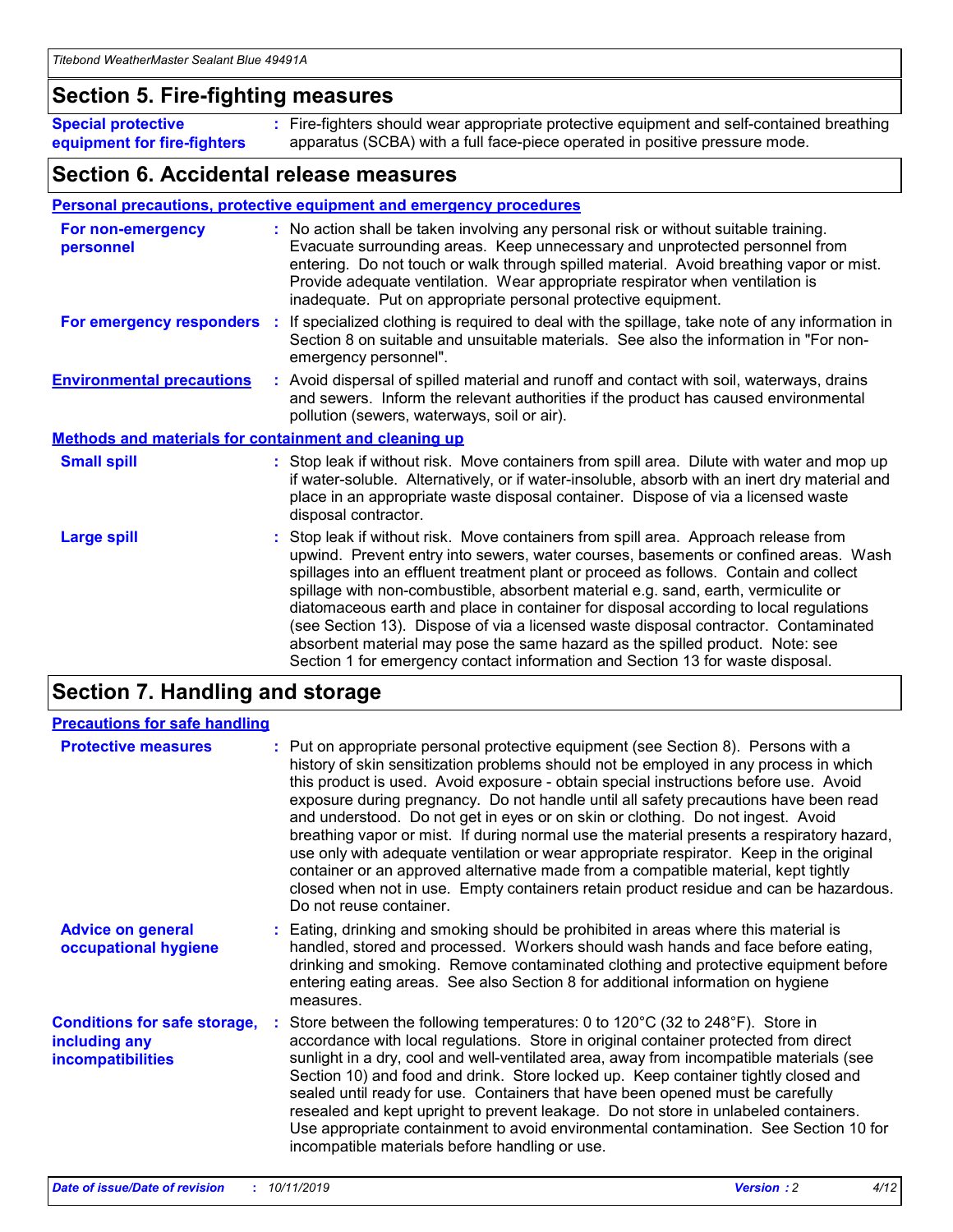## **Section 8. Exposure controls/personal protection**

#### **Control parameters**

#### **Occupational exposure limits**

| <b>Ingredient name</b>                               |    |                                          | <b>Exposure limits</b>                                                                                                                                                                                                                                                                                                                                                                                                                                                                                                                                                                                                 |
|------------------------------------------------------|----|------------------------------------------|------------------------------------------------------------------------------------------------------------------------------------------------------------------------------------------------------------------------------------------------------------------------------------------------------------------------------------------------------------------------------------------------------------------------------------------------------------------------------------------------------------------------------------------------------------------------------------------------------------------------|
| 3-aminopropyltriethoxysilane<br>Dibutyltin dilaurate |    |                                          | None.<br>ACGIH TLV (United States, 3/2019). Absorbed through skin.<br>Notes: as Sn<br>TWA: 0.1 mg/m <sup>3</sup> , (as Sn) 8 hours.<br>STEL: 0.2 mg/m <sup>3</sup> , (as Sn) 15 minutes.<br>NIOSH REL (United States, 10/2016). Absorbed through skin.<br>Notes: as Sn<br>TWA: 0.1 mg/m <sup>3</sup> , (as Sn) 10 hours.<br>OSHA PEL (United States, 5/2018). Notes: as Sn<br>TWA: $0.1 \text{ mg/m}^3$ , (as Sn) 8 hours.<br>OSHA PEL 1989 (United States, 3/1989). Absorbed through skin.<br>Notes: measured as Sn<br>TWA: 0.1 mg/m <sup>3</sup> , (measured as Sn) 8 hours. Form: Organic                           |
| <b>Appropriate engineering</b><br>controls           |    |                                          | : If user operations generate dust, fumes, gas, vapor or mist, use process enclosures,<br>local exhaust ventilation or other engineering controls to keep worker exposure to<br>airborne contaminants below any recommended or statutory limits.                                                                                                                                                                                                                                                                                                                                                                       |
| <b>Environmental exposure</b><br><b>controls</b>     |    |                                          | Emissions from ventilation or work process equipment should be checked to ensure<br>they comply with the requirements of environmental protection legislation. In some<br>cases, fume scrubbers, filters or engineering modifications to the process equipment<br>will be necessary to reduce emissions to acceptable levels.                                                                                                                                                                                                                                                                                          |
| <b>Individual protection measures</b>                |    |                                          |                                                                                                                                                                                                                                                                                                                                                                                                                                                                                                                                                                                                                        |
| <b>Hygiene measures</b>                              |    |                                          | : Wash hands, forearms and face thoroughly after handling chemical products, before<br>eating, smoking and using the lavatory and at the end of the working period.<br>Appropriate techniques should be used to remove potentially contaminated clothing.<br>Contaminated work clothing should not be allowed out of the workplace. Wash<br>contaminated clothing before reusing. Ensure that eyewash stations and safety<br>showers are close to the workstation location.                                                                                                                                            |
| <b>Eye/face protection</b>                           |    |                                          | : Safety eyewear complying with an approved standard should be used when a risk<br>assessment indicates this is necessary to avoid exposure to liquid splashes, mists,<br>gases or dusts. If contact is possible, the following protection should be worn, unless<br>the assessment indicates a higher degree of protection: chemical splash goggles.                                                                                                                                                                                                                                                                  |
| <b>Skin protection</b>                               |    |                                          |                                                                                                                                                                                                                                                                                                                                                                                                                                                                                                                                                                                                                        |
| <b>Hand protection</b>                               |    |                                          | : Chemical-resistant, impervious gloves complying with an approved standard should be<br>worn at all times when handling chemical products if a risk assessment indicates this is<br>necessary. Considering the parameters specified by the glove manufacturer, check<br>during use that the gloves are still retaining their protective properties. It should be<br>noted that the time to breakthrough for any glove material may be different for different<br>glove manufacturers. In the case of mixtures, consisting of several substances, the<br>protection time of the gloves cannot be accurately estimated. |
| <b>Body protection</b>                               |    | handling this product.                   | Personal protective equipment for the body should be selected based on the task being<br>performed and the risks involved and should be approved by a specialist before                                                                                                                                                                                                                                                                                                                                                                                                                                                |
| <b>Other skin protection</b>                         |    | specialist before handling this product. | : Appropriate footwear and any additional skin protection measures should be selected<br>based on the task being performed and the risks involved and should be approved by a                                                                                                                                                                                                                                                                                                                                                                                                                                          |
| <b>Respiratory protection</b>                        | ÷. | aspects of use.                          | Based on the hazard and potential for exposure, select a respirator that meets the<br>appropriate standard or certification. Respirators must be used according to a<br>respiratory protection program to ensure proper fitting, training, and other important                                                                                                                                                                                                                                                                                                                                                         |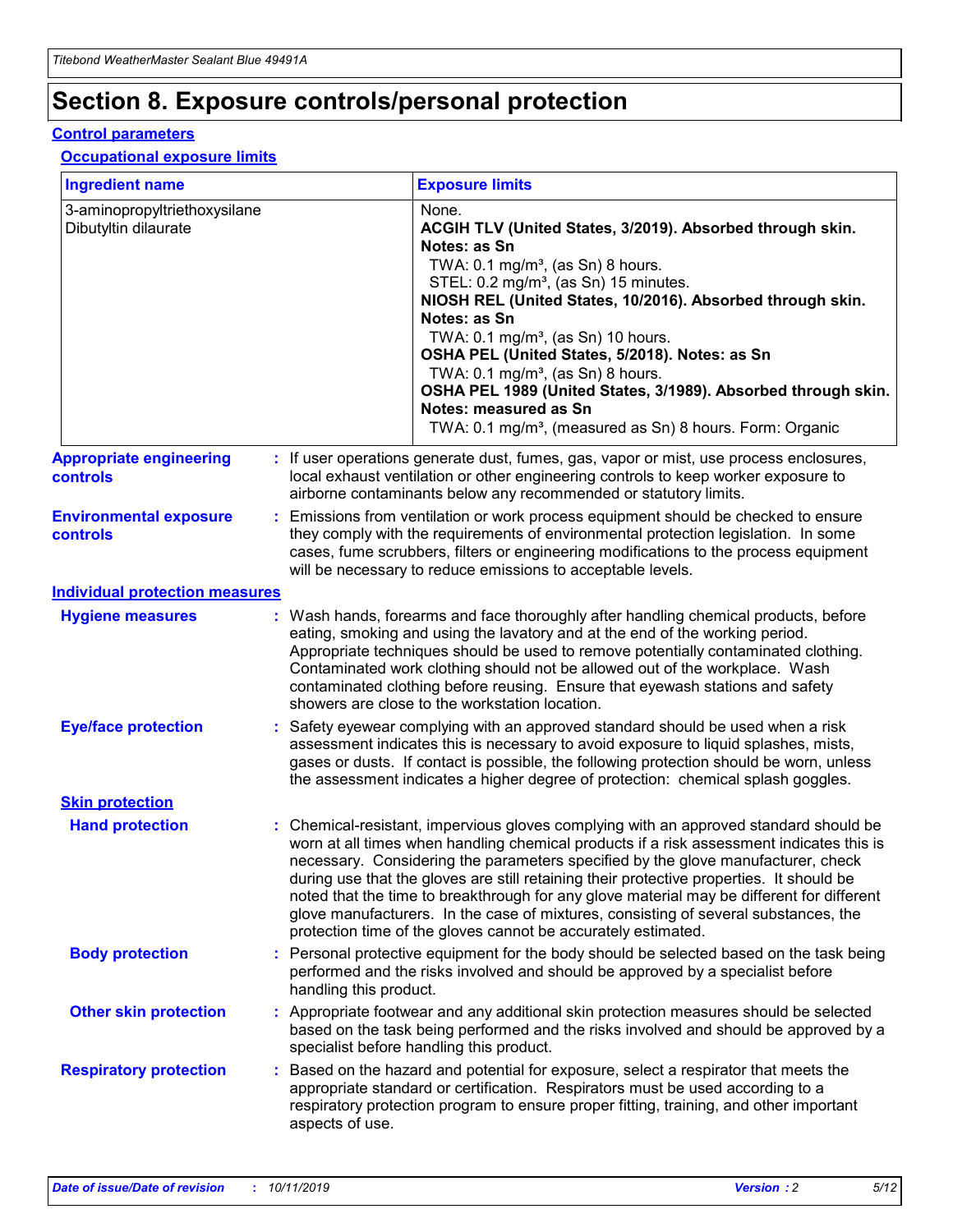### **Section 9. Physical and chemical properties**

#### **Appearance**

| <b>Physical state</b>                             | : Liquid. [Paste.]                                              |
|---------------------------------------------------|-----------------------------------------------------------------|
| <b>Color</b>                                      | $:$ Blue.                                                       |
| Odor                                              | : None [Slight]                                                 |
| <b>Odor threshold</b>                             | $:$ Not available.                                              |
| рH                                                | : Not applicable.                                               |
| <b>Melting point</b>                              | : Not available.                                                |
| <b>Boiling point</b>                              | : >100°C (>212°F)                                               |
| <b>Flash point</b>                                | : Closed cup: >200°C (>392°F) [Setaflash.]                      |
| <b>Evaporation rate</b>                           | $:$ <1 (butyl acetate = 1)                                      |
| <b>Flammability (solid, gas)</b>                  | : Not available.                                                |
| Lower and upper explosive<br>(flammable) limits   | : Not available.                                                |
| <b>VOC (less water, less</b><br>exempt solvents)  | $: 0$ g/l                                                       |
| <b>Volatility</b>                                 | $: 0\%$ (w/w)                                                   |
| <b>Vapor density</b>                              | : Not available.                                                |
| <b>Relative density</b>                           | : 1.4329                                                        |
| <b>Solubility</b>                                 | Insoluble in the following materials: cold water and hot water. |
| <b>Solubility in water</b>                        | : Not available.                                                |
| <b>Partition coefficient: n-</b><br>octanol/water | $:$ Not available.                                              |
| <b>Auto-ignition temperature</b>                  | : Not available.                                                |
| <b>Decomposition temperature</b>                  | : Not available.                                                |
| <b>Viscosity</b>                                  | : Not available.                                                |

### **Section 10. Stability and reactivity**

| <b>Reactivity</b>                            | : No specific test data related to reactivity available for this product or its ingredients.            |
|----------------------------------------------|---------------------------------------------------------------------------------------------------------|
| <b>Chemical stability</b>                    | : The product is stable.                                                                                |
| <b>Possibility of hazardous</b><br>reactions | : Under normal conditions of storage and use, hazardous reactions will not occur.                       |
| <b>Conditions to avoid</b>                   | : No specific data.                                                                                     |
| <b>Incompatible materials</b>                | : No specific data.                                                                                     |
| <b>Hazardous decomposition</b><br>products   | Under normal conditions of storage and use, hazardous decomposition products should<br>not be produced. |

### **Section 11. Toxicological information**

### **Information on toxicological effects**

#### **Acute toxicity**

| <b>Product/ingredient name</b> | <b>Result</b>           | <b>Species</b> | <b>Dose</b>                | <b>Exposure</b> |
|--------------------------------|-------------------------|----------------|----------------------------|-----------------|
| 3-aminopropyltriethoxysilane   | <b>ILD50 Dermal</b>     | Rabbit         | 4.29 g/kg                  |                 |
| Dibutyltin dilaurate           | ILD50 Oral<br>LD50 Oral | Rat<br>Rat     | $1.57$ g/kg<br>175 $mg/kg$ |                 |
|                                |                         |                |                            |                 |

**Irritation/Corrosion**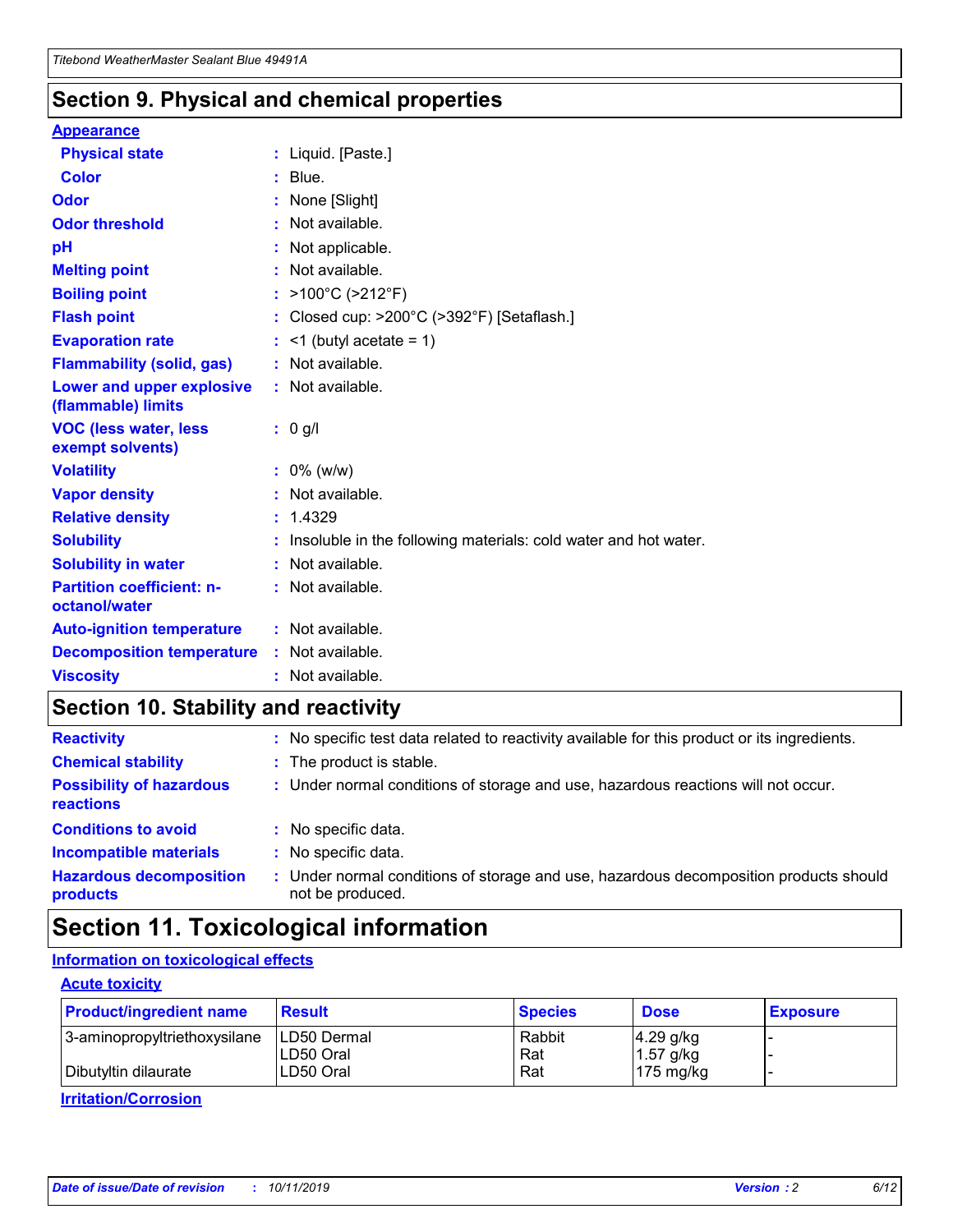## **Section 11. Toxicological information**

| <b>Product/ingredient name</b> | <b>Result</b>                 | <b>Species</b> | <b>Score</b> | <b>Exposure</b>    | <b>Observation</b> |
|--------------------------------|-------------------------------|----------------|--------------|--------------------|--------------------|
| 3-aminopropyltriethoxysilane   | Eyes - Mild irritant          | Rabbit         |              | $100$ mg           |                    |
|                                | Eyes - Severe irritant        | Rabbit         |              | 24 hours 750       |                    |
|                                |                               |                |              | ug                 |                    |
|                                | <b>Skin - Severe irritant</b> | Rabbit         |              | 24 hours 5         | ۰                  |
| Dibutyltin dilaurate           | Eyes - Moderate irritant      | Rabbit         |              | mq<br>24 hours 100 |                    |
|                                |                               |                |              | mg                 |                    |
|                                | Skin - Severe irritant        | Rabbit         |              | 500 mg             |                    |

### **Sensitization**

Not available.

#### **Mutagenicity**

Not available.

#### **Carcinogenicity**

Not available.

#### **Reproductive toxicity**

Not available.

#### **Teratogenicity**

Not available.

#### **Specific target organ toxicity (single exposure)**

Not available.

#### **Specific target organ toxicity (repeated exposure)**

| <b>Name</b>                                                                  |                                                                            | <b>Category</b>                                     | <b>Route of</b><br>exposure | <b>Target organs</b> |
|------------------------------------------------------------------------------|----------------------------------------------------------------------------|-----------------------------------------------------|-----------------------------|----------------------|
| Dibutyltin dilaurate                                                         |                                                                            | Category 1                                          | -                           | respiratory system   |
| <b>Aspiration hazard</b><br>Not available.                                   |                                                                            |                                                     |                             |                      |
| <b>Information on the likely</b><br>routes of exposure                       | : Not available.                                                           |                                                     |                             |                      |
| <b>Potential acute health effects</b>                                        |                                                                            |                                                     |                             |                      |
| <b>Eye contact</b>                                                           | : May cause eye irritation.                                                |                                                     |                             |                      |
| <b>Inhalation</b>                                                            |                                                                            | : No known significant effects or critical hazards. |                             |                      |
| <b>Skin contact</b>                                                          | : May cause skin irritation.                                               |                                                     |                             |                      |
| <b>Ingestion</b>                                                             |                                                                            | : No known significant effects or critical hazards. |                             |                      |
| Symptoms related to the physical, chemical and toxicological characteristics |                                                                            |                                                     |                             |                      |
| <b>Eye contact</b>                                                           | irritation<br>watering<br>redness                                          | : Adverse symptoms may include the following:       |                             |                      |
| <b>Inhalation</b>                                                            | reduced fetal weight<br>increase in fetal deaths<br>skeletal malformations | : Adverse symptoms may include the following:       |                             |                      |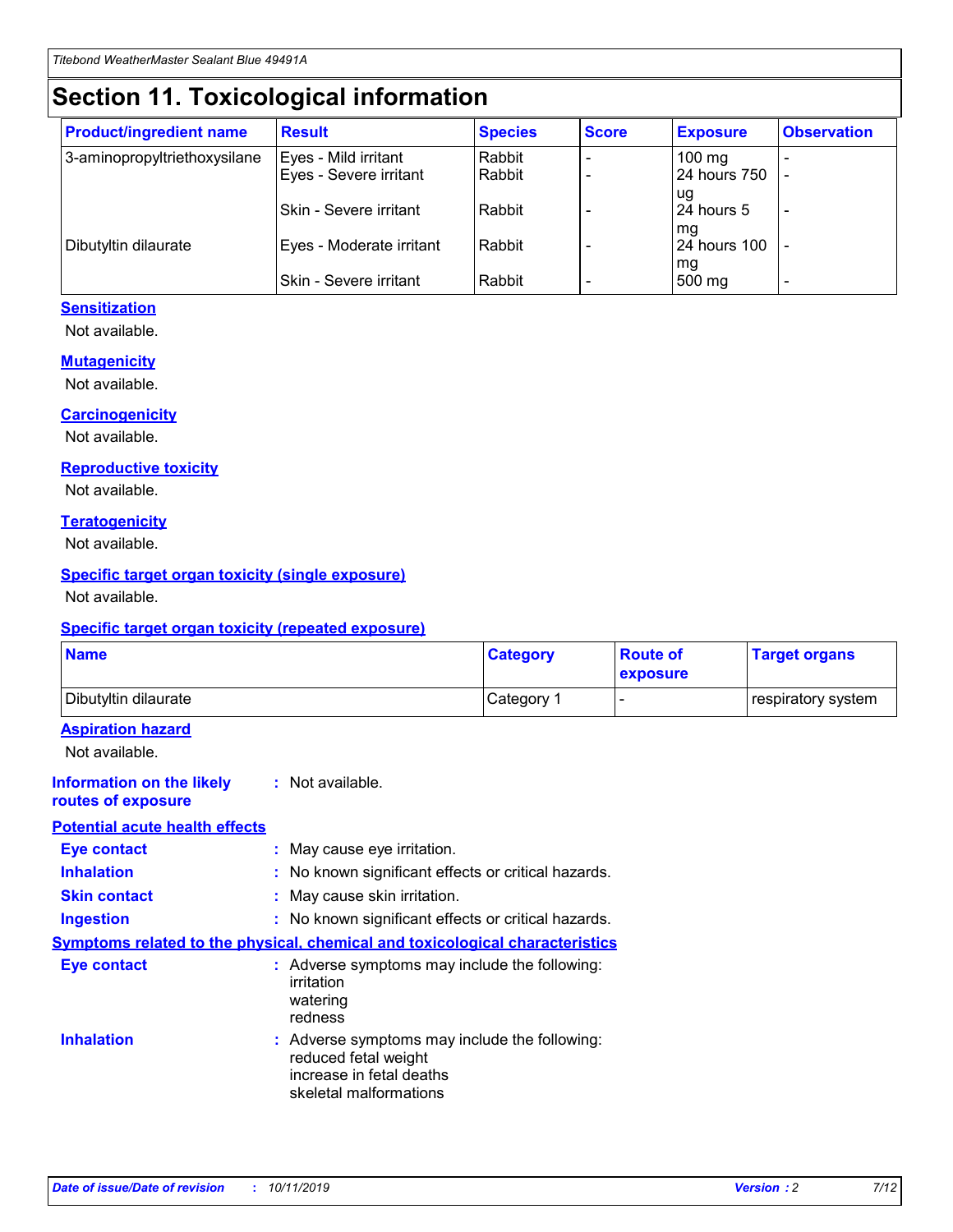## **Section 11. Toxicological information**

| <b>Skin contact</b>                     | : Adverse symptoms may include the following:<br>irritation<br>redness<br>reduced fetal weight<br>increase in fetal deaths<br>skeletal malformations |
|-----------------------------------------|------------------------------------------------------------------------------------------------------------------------------------------------------|
| <b>Ingestion</b>                        | : Adverse symptoms may include the following:<br>reduced fetal weight<br>increase in fetal deaths<br>skeletal malformations                          |
|                                         | Delayed and immediate effects and also chronic effects from short and long term exposure                                                             |
| <b>Short term exposure</b>              |                                                                                                                                                      |
| <b>Potential immediate</b><br>effects   | : Not available.                                                                                                                                     |
| <b>Potential delayed effects</b>        | : Not available.                                                                                                                                     |
| <b>Long term exposure</b>               |                                                                                                                                                      |
| <b>Potential immediate</b><br>effects   | : Not available.                                                                                                                                     |
| <b>Potential delayed effects</b>        | : Not available.                                                                                                                                     |
| <b>Potential chronic health effects</b> |                                                                                                                                                      |
| Not available.                          |                                                                                                                                                      |
| <b>General</b>                          | : Once sensitized, a severe allergic reaction may occur when subsequently exposed to<br>very low levels.                                             |
| <b>Carcinogenicity</b>                  | : No known significant effects or critical hazards.                                                                                                  |
| <b>Mutagenicity</b>                     | No known significant effects or critical hazards.                                                                                                    |
| <b>Teratogenicity</b>                   | May damage the unborn child.                                                                                                                         |
| <b>Developmental effects</b>            | No known significant effects or critical hazards.                                                                                                    |
| <b>Fertility effects</b>                | : May damage fertility.                                                                                                                              |
| <b>Numerical measures of toxicity</b>   |                                                                                                                                                      |
| <b>Acute toxicity estimates</b>         |                                                                                                                                                      |
|                                         |                                                                                                                                                      |

Not available.

## **Section 12. Ecological information**

#### **Toxicity**

| <b>Product/ingredient name</b> | <b>Result</b>                     | <b>Species</b>                       | <b>Exposure</b> |
|--------------------------------|-----------------------------------|--------------------------------------|-----------------|
| Dibutyltin dilaurate           | Chronic EC10 > 2 mg/l Fresh water | Algae - Scenedesmus<br>I subspicatus | l 96 hours      |

#### **Persistence and degradability**

| <b>Product/ingredient name</b> | Test                                                                           | <b>Result</b>  |                   | <b>Dose</b> | <b>Inoculum</b>         |
|--------------------------------|--------------------------------------------------------------------------------|----------------|-------------------|-------------|-------------------------|
| Dibutyltin dilaurate           | OECD 301F<br>Ready<br>Biodegradability -<br>Manometric<br>Respirometry<br>Test | 23 % - 28 days |                   |             |                         |
| <b>Product/ingredient name</b> | <b>Aquatic half-life</b>                                                       |                | <b>Photolysis</b> |             | <b>Biodegradability</b> |
| Dibutyltin dilaurate           |                                                                                |                |                   |             | Inherent                |

### **Bioaccumulative potential**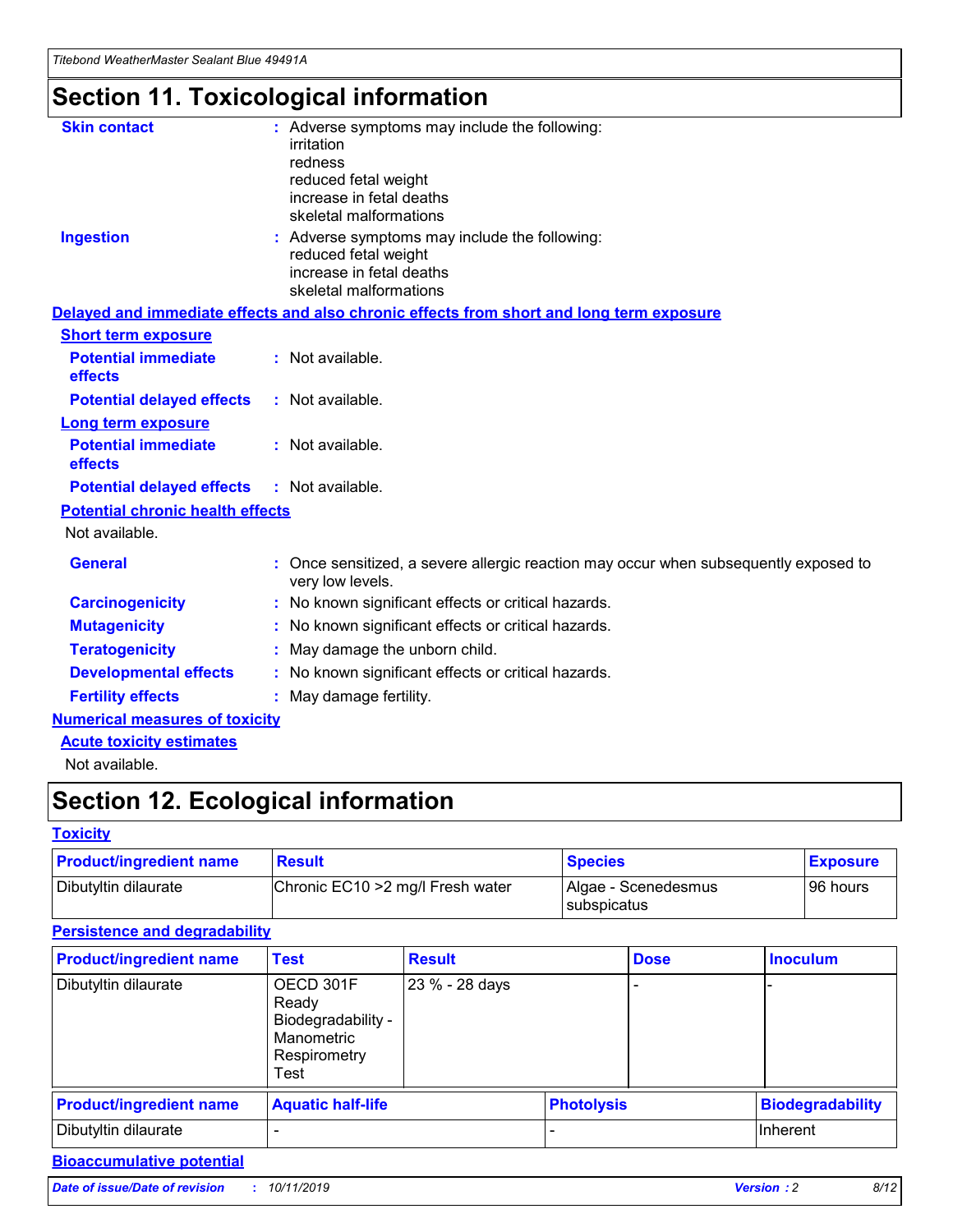## **Section 12. Ecological information**

| <b>Product/ingredient name</b> | $LoaPow$ | <b>BCF</b> | <b>Potential</b> |
|--------------------------------|----------|------------|------------------|
| 3-aminopropyltriethoxysilane   | 1.7      | 3.4        | low              |
| Dibutyltin dilaurate           | 4.44     | 2.91       | low              |

#### **Mobility in soil**

| <b>Soil/water partition</b><br>coefficient (K <sub>oc</sub> ) | : Not available.                                    |
|---------------------------------------------------------------|-----------------------------------------------------|
| <b>Other adverse effects</b>                                  | : No known significant effects or critical hazards. |

### **Section 13. Disposal considerations**

| <b>Disposal methods</b> |
|-------------------------|
|                         |

**Disposal methods** : The generation of waste should be avoided or minimized wherever possible. Disposal of this product, solutions and any by-products should at all times comply with the requirements of environmental protection and waste disposal legislation and any regional local authority requirements. Dispose of surplus and non-recyclable products via a licensed waste disposal contractor. Waste should not be disposed of untreated to the sewer unless fully compliant with the requirements of all authorities with jurisdiction. Waste packaging should be recycled. Incineration or landfill should only be considered when recycling is not feasible. This material and its container must be disposed of in a safe way. Care should be taken when handling emptied containers that have not been cleaned or rinsed out. Empty containers or liners may retain some product residues. Avoid dispersal of spilled material and runoff and contact with soil, waterways, drains and sewers.

## **Section 14. Transport information**

|                                      | <b>DOT</b><br><b>Classification</b> | <b>TDG</b><br><b>Classification</b> | <b>Mexico</b><br><b>Classification</b> | <b>ADR/RID</b>               | <b>IMDG</b>    | <b>IATA</b>              |
|--------------------------------------|-------------------------------------|-------------------------------------|----------------------------------------|------------------------------|----------------|--------------------------|
| <b>UN number</b>                     | Not regulated.                      | Not regulated.                      | Not regulated.                         | Not regulated.               | Not regulated. | Not regulated.           |
| <b>UN proper</b><br>shipping name    |                                     |                                     |                                        |                              |                |                          |
| <b>Transport</b><br>hazard class(es) | $\blacksquare$                      | $\overline{\phantom{0}}$            | $\overline{\phantom{a}}$               | $\qquad \qquad \blacksquare$ | $\blacksquare$ | $\overline{\phantom{0}}$ |
| <b>Packing group</b>                 | $\overline{\phantom{a}}$            | -                                   |                                        | -                            |                | -                        |
| <b>Environmental</b><br>hazards      | No.                                 | No.                                 | No.                                    | No.                          | No.            | No.                      |

## **Section 15. Regulatory information**

#### **U.S. Federal regulations**

#### **SARA 302/304**

#### **Composition/information on ingredients**

No products were found.

**SARA 304 RQ :** Not applicable.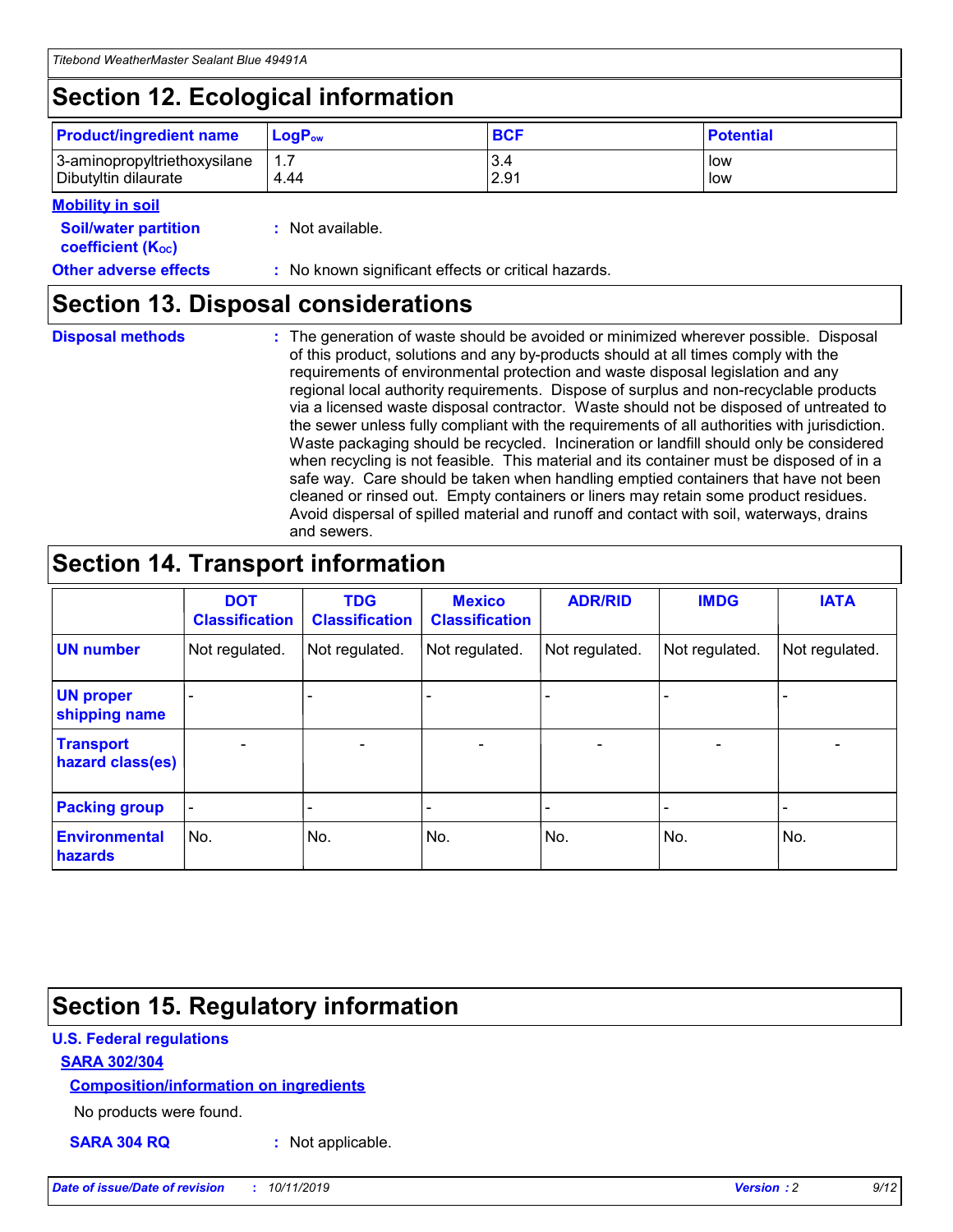## **Section 15. Regulatory information**

#### **SARA 311/312**

**Classification :** EYE IRRITATION - Category 2B SKIN SENSITIZATION - Category 1 TOXIC TO REPRODUCTION (Fertility) - Category 1B TOXIC TO REPRODUCTION (Unborn child) - Category 1B

#### **Composition/information on ingredients**

| <b>Name</b>                  | $\frac{9}{6}$ | <b>Classification</b>                                                                                            |
|------------------------------|---------------|------------------------------------------------------------------------------------------------------------------|
| 3-aminopropyltriethoxysilane | $\leq$ 3      | <b>FLAMMABLE LIQUIDS - Category 4</b><br><b>ACUTE TOXICITY (oral) - Category 4</b>                               |
|                              |               | SKIN IRRITATION - Category 2<br>EYE IRRITATION - Category 2A                                                     |
| Dibutyltin dilaurate         | ≤0.3          | ACUTE TOXICITY (oral) - Category 3<br>SKIN CORROSION - Category 1C                                               |
|                              |               | SERIOUS EYE DAMAGE - Category 1<br>SKIN SENSITIZATION - Category 1<br><b>GERM CELL MUTAGENICITY - Category 2</b> |
|                              |               | TOXIC TO REPRODUCTION (Fertility) - Category 1B<br>TOXIC TO REPRODUCTION (Unborn child) - Category 1B            |
|                              |               | SPECIFIC TARGET ORGAN TOXICITY (REPEATED<br>EXPOSURE) (respiratory system) - Category 1                          |

#### **State regulations**

| <b>Massachusetts</b> | : None of the components are listed. |
|----------------------|--------------------------------------|
| <b>New York</b>      | : None of the components are listed. |
| <b>New Jersey</b>    | : None of the components are listed. |
| <b>Pennsylvania</b>  | : None of the components are listed. |

#### **California Prop. 65**

**A** WARNING: This product can expose you to methanol, which is known to the State of California to cause birth defects or other reproductive harm. For more information go to www.P65Warnings.ca.gov.

| <b>Ingredient name</b> | No significant risk Maximum<br>level | acceptable dosage<br>level |
|------------------------|--------------------------------------|----------------------------|
| methanol               |                                      | Yes.                       |

#### **International regulations**

**Chemical Weapon Convention List Schedules I, II & III Chemicals** Not listed.

#### **Montreal Protocol**

Not listed.

#### **Stockholm Convention on Persistent Organic Pollutants**

Not listed.

### **UNECE Aarhus Protocol on POPs and Heavy Metals**

Not listed.

#### **Inventory list**

### **China :** All components are listed or exempted.

#### **United States TSCA 8(b) inventory :** All components are active or exempted.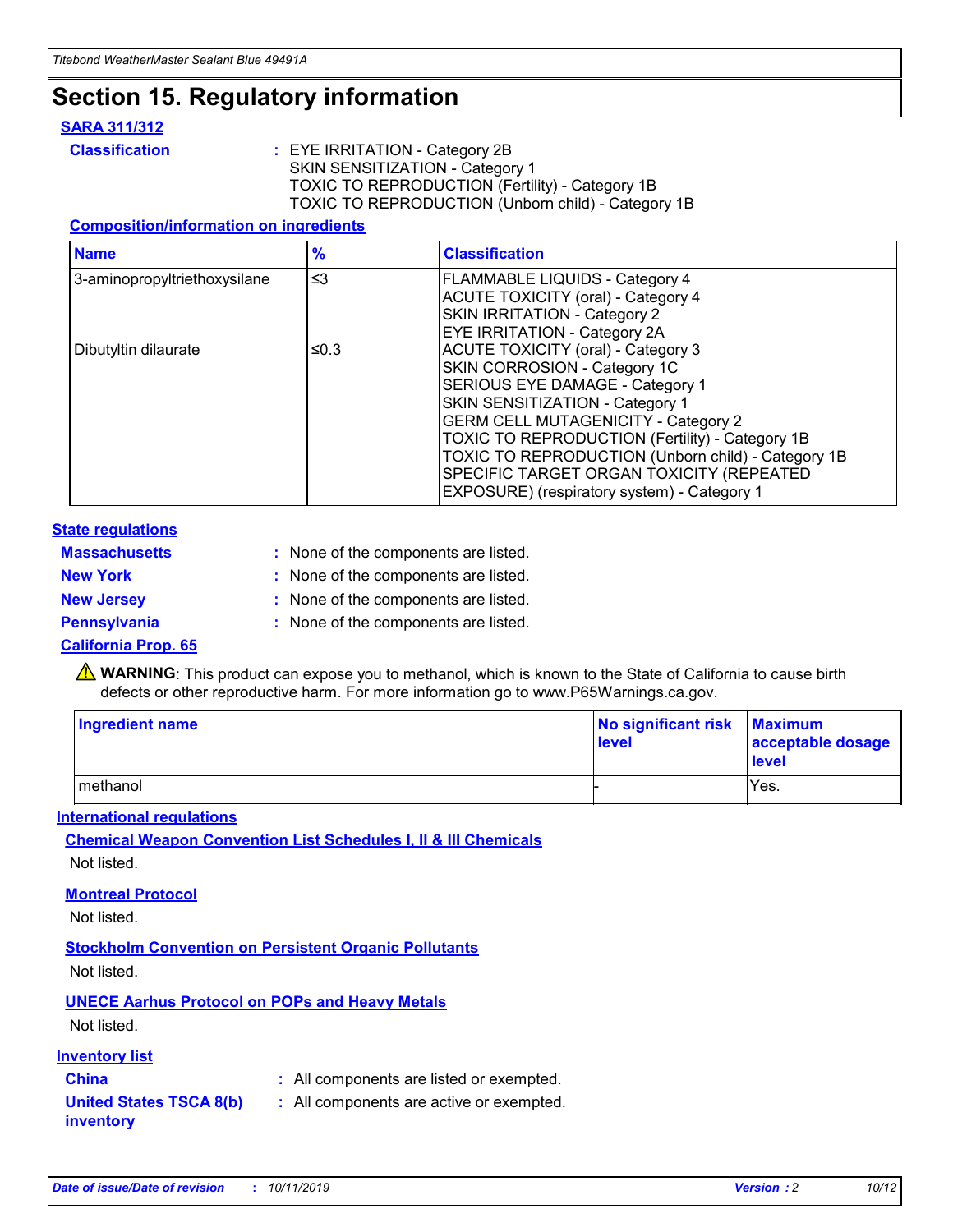## **Section 16. Other information**

**Hazardous Material Information System (U.S.A.)**



**Caution: HMIS® ratings are based on a 0-4 rating scale, with 0 representing minimal hazards or risks, and 4 representing significant hazards or risks. Although HMIS® ratings and the associated label are not required on SDSs or products leaving a facility under 29 CFR 1910.1200, the preparer may choose to provide them. HMIS® ratings are to be used with a fully implemented HMIS® program. HMIS® is a registered trademark and service mark of the American Coatings Association, Inc.**

**The customer is responsible for determining the PPE code for this material. For more information on HMIS® Personal Protective Equipment (PPE) codes, consult the HMIS® Implementation Manual.**

#### **National Fire Protection Association (U.S.A.)**



**Reprinted with permission from NFPA 704-2001, Identification of the Hazards of Materials for Emergency Response Copyright ©1997, National Fire Protection Association, Quincy, MA 02269. This reprinted material is not the complete and official position of the National Fire Protection Association, on the referenced subject which is represented only by the standard in its entirety.**

**Copyright ©2001, National Fire Protection Association, Quincy, MA 02269. This warning system is intended to be interpreted and applied only by properly trained individuals to identify fire, health and reactivity hazards of chemicals. The user is referred to certain limited number of chemicals with recommended classifications in NFPA 49 and NFPA 325, which would be used as a guideline only. Whether the chemicals are classified by NFPA or not, anyone using the 704 systems to classify chemicals does so at their own risk.**

**Procedure used to derive the classification**

|                                                                                                                    | <b>Classification</b>                                                                                                                            | <b>Justification</b>                                                                                                                                                                                                                                                                                                                                                                                                 |  |
|--------------------------------------------------------------------------------------------------------------------|--------------------------------------------------------------------------------------------------------------------------------------------------|----------------------------------------------------------------------------------------------------------------------------------------------------------------------------------------------------------------------------------------------------------------------------------------------------------------------------------------------------------------------------------------------------------------------|--|
| EYE IRRITATION - Category 2B<br>SKIN SENSITIZATION - Category 1<br>TOXIC TO REPRODUCTION (Fertility) - Category 1B | TOXIC TO REPRODUCTION (Unborn child) - Category 1B                                                                                               | Expert judgment<br>Expert judgment<br>Expert judgment<br>Expert judgment                                                                                                                                                                                                                                                                                                                                             |  |
| <b>History</b>                                                                                                     |                                                                                                                                                  |                                                                                                                                                                                                                                                                                                                                                                                                                      |  |
| Date of printing                                                                                                   | : 4/22/2022                                                                                                                                      |                                                                                                                                                                                                                                                                                                                                                                                                                      |  |
| Date of issue/Date of<br>revision                                                                                  | : 10/11/2019                                                                                                                                     |                                                                                                                                                                                                                                                                                                                                                                                                                      |  |
| Date of previous issue                                                                                             | : 10/16/2020                                                                                                                                     |                                                                                                                                                                                                                                                                                                                                                                                                                      |  |
| <b>Version</b>                                                                                                     | $\therefore$ 2                                                                                                                                   |                                                                                                                                                                                                                                                                                                                                                                                                                      |  |
| <b>Key to abbreviations</b>                                                                                        | $\therefore$ ATE = Acute Toxicity Estimate<br><b>BCF</b> = Bioconcentration Factor<br>IBC = Intermediate Bulk Container<br>$UN = United Nations$ | GHS = Globally Harmonized System of Classification and Labelling of Chemicals<br>IATA = International Air Transport Association<br><b>IMDG = International Maritime Dangerous Goods</b><br>LogPow = logarithm of the octanol/water partition coefficient<br>MARPOL = International Convention for the Prevention of Pollution From Ships, 1973<br>as modified by the Protocol of 1978. ("Marpol" = marine pollution) |  |